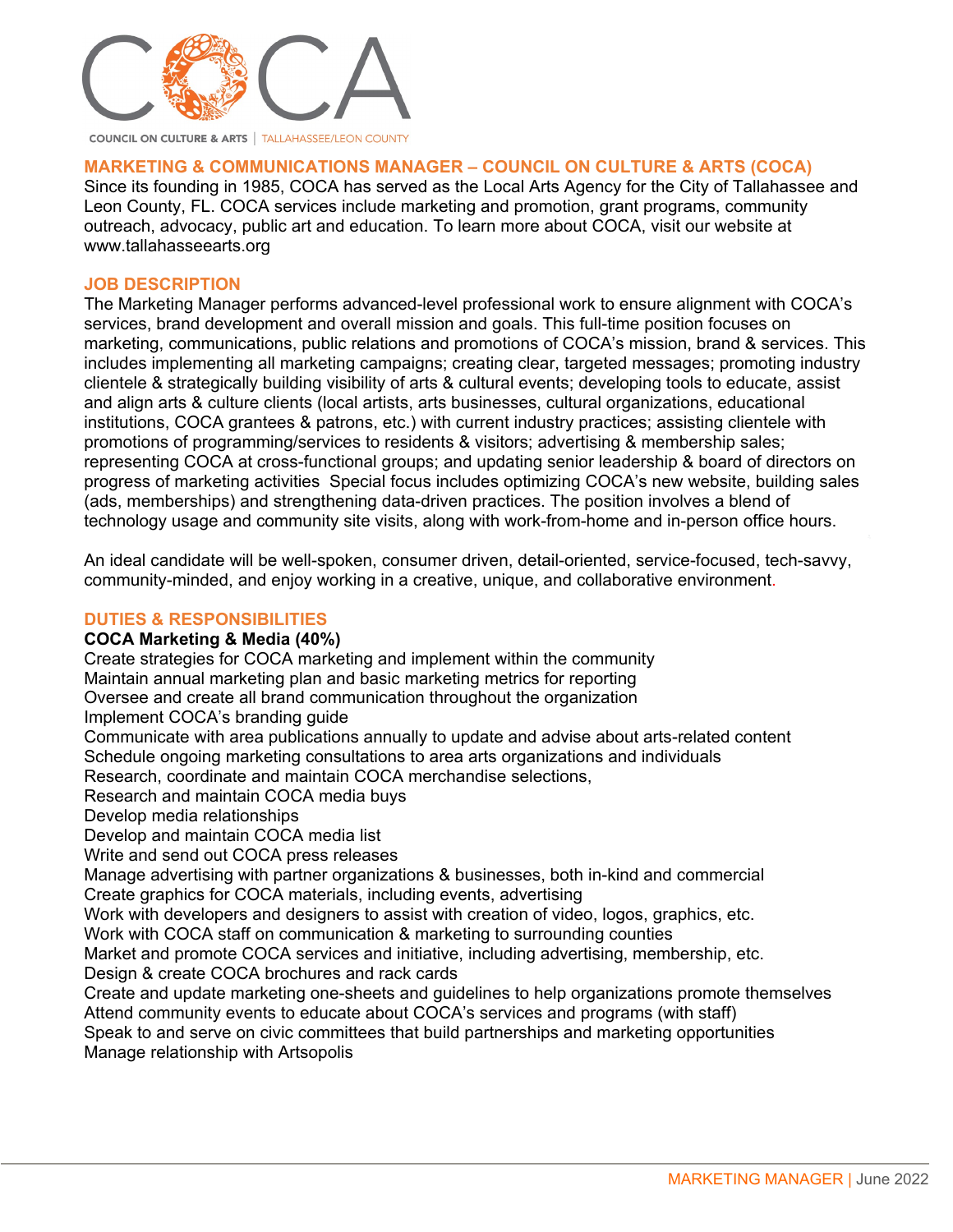### **Website (10%)**

Oversee vision, graphics images, messaging, and content for the COCA website (tallahasseearts.org) Oversee Tallahassee Arts Guide calendar (TAG) and approve events & classified listings Contact organizations/individuals to post events and listings

Work with COCA staff to update COCA website and integrate elements of Tallahassee Arts Guide Work with Artsopolis to manage ongoing updates to Tallahassee Arts Guide Assist staff and outside users with the COCA calendar and other website elements

# **Emails & Data Management (10%)**

Create content, format, edit and send newsletter emails for "Tallahassee Arts Guide: This Week!" & "COCA Classifieds" (weekly) and oversee the Arts in Education newsletter (monthly) Manage database and implement strategies to increase numbers the number of recipients and users Work with interns to update classifieds and event postings for newsletters Work with Grants, Arts Education and Public Art Managers to update listings in their area of oversight Monitor external arts sites and newsletters to obtain and post possible classified listings Solicit outside organizations to submit information for jobs listings and professional development Answer questions and inquiries from email blasts, emails, social media, etc (same day/24 hr response) Recruit and manage marketing interns to assist with weekly tasks (emails, classifieds, ads, etc)

#### **Social Media (10%)**

Build on social media assets & continue vision for COCA's social media platforms

Increase social media followers and build communication w/ public Market COCA services to artists/arts & cultural organizations & other out-of-industry clientele

Maintain COCA Facebook page, adding likes/follows, posting, reposting & tracking analytics Maintain COCA Twitter page, adding followers, following new groups & tracking analytics Add/update other social media, including TikTok, LinkedIn, etc.

Identify content, write messages, & design media images and graphics

Join local public relations and marketing groups to network and engage with community members Work with Assistants and interns to further social media objectives

Curate "Behind The Scenes" , "Artists Inspire" and other campaigns for COCA social media Boost content to increase page likes and followers

#### **Memberships & Partnerships (10%)**

Work with COCA team to develop partnerships and service initiatives Work with partner organizations to use the COCA calendar & services Work with organizations, i.e. Visit Tallahassee, Choose Tallahassee & Tallahassee Downtown Guest lecture at area colleges/universities, Rotary, INIE, etc. to explain & promote COCA services Work with Leon County Schools to post COCA events on weekly school calendar Assist in annual audits of grantee's marketing strategies for compliance Promote COCA grantees in articles, social media spotlights. etc Coordinate and market COCA workshop series with COCA staff Develop and solicit memberships & sponsorships Develop year-around promotion campaigns for membership program Work with Business and Grant Managers on membership invoicing for new and renewed members

#### **Advertising (5%)**

Manage COCA's advertising opportunities in COCA emails, newsletters & website Develop website advertising initiatives & manager advertising scheduling Work with Business Manager to send invoices to clients and collect advertising fees Maintain advertising section of COCA website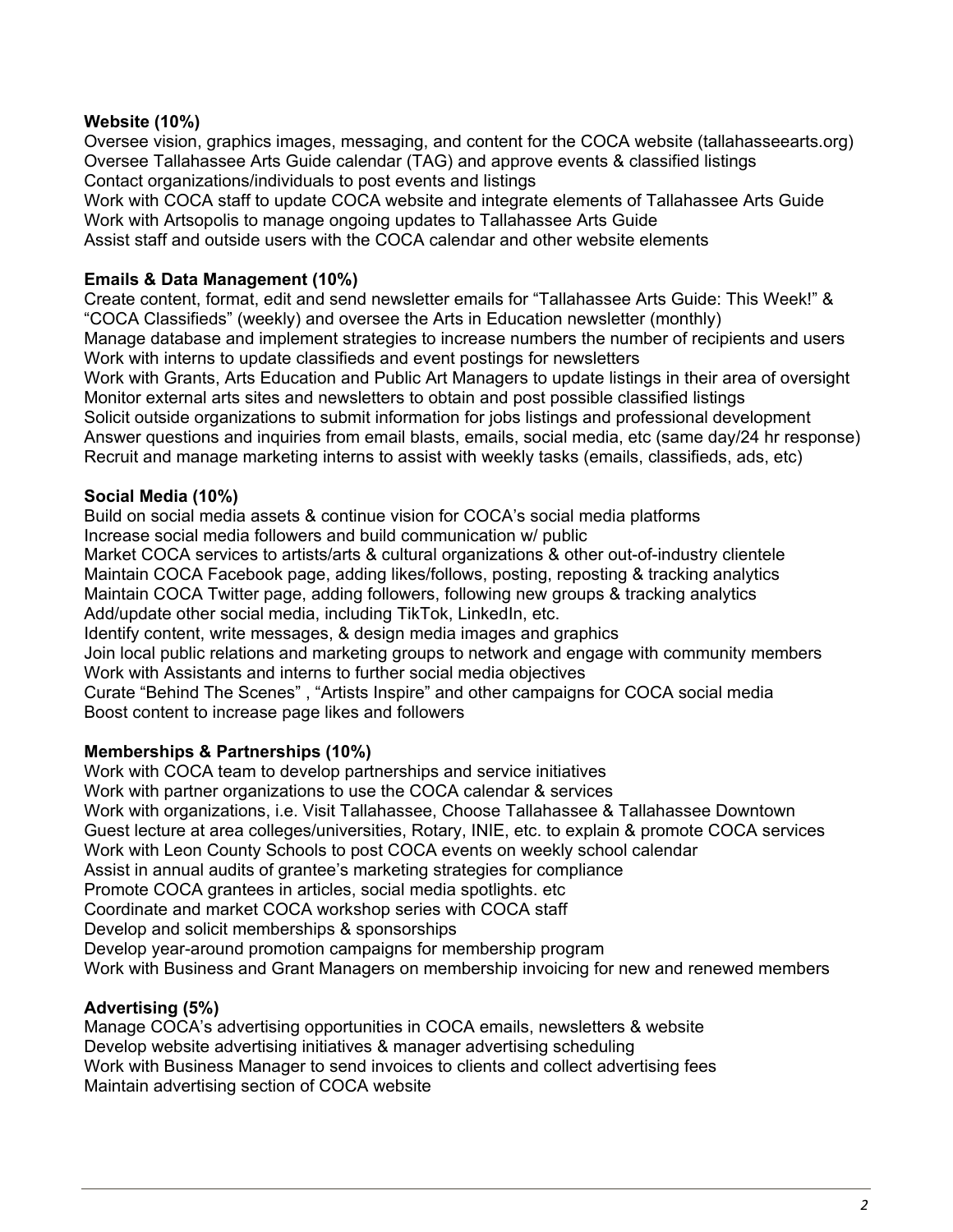## **TLH Sunday articles (5%)**

Coordinate story content with Public Art Manager and Arts Education Manager Research TAG a month+ in advance to select events and subjects for weekly articles Communicate with hosting organization to obtain contact info for interview Coordinate content with the *Tallahassee Democrat*  Oversee and manage the writer and assist with coordination of weekly article subjects Edit all articles submitted weekly by writer Create promotional images for blog Boost content on Social Media after posting and encourage social media sharing

#### **Operational Support (10%)**

Monitor constituent needs & develop, initiate, and revise projects, resources & programs as needed Assist with budgeting and monitoring expenses by assigned area Orient and oversight of new hires, interns, and volunteers (as needed) Work with COCA staff on recruiting & retaining members to the Membership program Assist with onsite office operations within rotating staff schedule Other duties as assigned

## **QUALIFICATIONS**

- Bachelor's degree required. Expertise in arts administration, non-profit management, or related field preferred
- Minimum five years in arts administration and/or non-profit organizations or related field, marketing, publicity, promotions or equivalent experience
- Effective managerial, project management and customer service skills, with the ability to oversee and prioritize multiple projects and effectively manage workflow to meet deadlines
- Commitment to diversity, equity and inclusion and its integration into programs and operations
- Exceptional research, analytical, and organizational skills with high attention to detail, accuracy, protocol and deadlines
- Skilled business professional with knowledge of budgeting and funding processes
- Excellent communication, interpersonal, diplomacy, and customer service skills with the ability to interact with a wide and diverse population
- Intimate understanding of traditional and emerging marketing channels
- Ability to think creatively and innovatively
- Analytical skills to forecast and identify trends and challenges
- Familiarity with the latest trends, technologies and methodologies in graphic design, web design, production, e-communication etc.
- Strong writing and editing skills
- High level of flexibility, with the ability to shift priorities as organizational demands require
- Ability to take initiative and develop solutions quickly and effectively
- High level of discretion in maintaining confidentiality of sensitive materials and issues
- Broad and strategic mindset, creative aptitude, and effective use of independent judgment
- Effective collaborator with the ability to work both independently and as part of a team
- Ability to function and interact in a professional level capacity to sustain the mission, culture and best interests of COCA and our constituents
- High level of proficiency with Excel, Adobe Acrobat, Microsoft Teams, Zoom & Microsoft Office Suite, Constant Contact
- Skills in graphic design using online platforms such as Canva.
- Working knowledge of social media platforms and video technology
- Must pass a background check